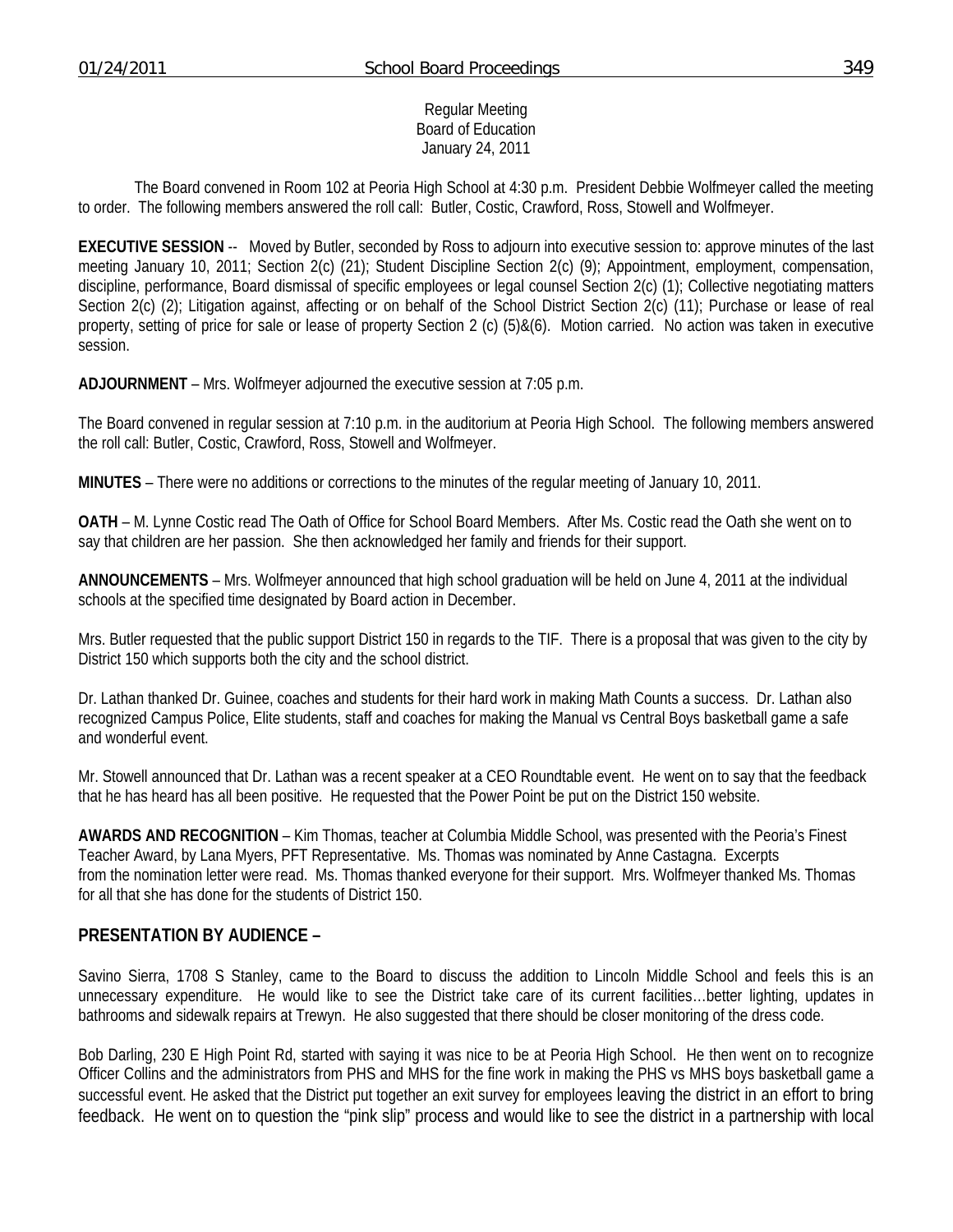colleges/universities in order to interview prospective teacher candidates. Lastly, he commented on the number of buses that are still running late but feels administration is handling this issue.

Phil Romanus, 3321 N Twelve Oaks is a six year Peoria High School parent and has been waiting nine months for the Administration and Board to come to Peoria High School. He expressed his displeasure with the number of students being added to the Peoria High enrollment without providing additional help with discipline. He also expressed displeasure with the cell phone policy and the high percentage of staff turnover.

Terry Knapp, 922 W Wilshire Dr expressed his displeasure with the entire Edison program and the amount of money it has cost District 150. He went on to explain the history of the Gilbert & Sullivan production, originating at Woodruff and then being carried on at Peoria High School, and his displeasure with its cancellation.

Lana Myers, 5103 N Sunnyview Ct came to the Board and Administration on behalf of the Areas of Consultation committee to thank Dr. Ungurait for her hard work and finding quick resolutions to issues presented.

Dr. Lathan responded to several issues brought up by the audience: she asked that parents check the District 150 website as all of the parent forums are posted, the transportation issues are being addressed and asked the audience not to address students as "their" children to please address them as "our" children.

## **INFORMATION ITEMS – REPORTS FROM SUPERINTENDENT AND STAFF** –

- 1. REMARKABLE RULE 1 RESPECT OUR CUSTOMER
- 2. REMARKABLE RULE 2 RESPECT LEARNING A group of Peoria High School choral students performed for the Board, Administration and audience. The performance was led by Ms. Denise Adams.

Ms. Jane Cushing, Franklin Edison Principal, along with staff members, presented an overview of Franklin Edison Primary School. The power point presentation is available for review in the Board Secretary's office.

Mr. Tom Blumer, Calvin Coolidge Principal, along with staff members, presented an overview of Calvin Coolidge Middle School. The dvd is available for review in the Board Secretary's office.

3. GOAL 3 – RESPECT OUR FINANCES

PURCHASE ORDERS OVER \$2,500 – Dr. Kinney presented this report for the Board's review.

# 4. GOAL 4 – RESPECT OUR INDIVIDUAL DIFFERENCES

We have received twelve (12) new Freedom of Information act requests. Of these new requests, two (2) were filled and ten (10) are pending. Of the six (6) pending requests noted on the January 10, 2011 Board report, four (4) are still in pending status and two (2) were filled. We have received fifteen (15) requests for this calendar year.

# **CONSENT AGENDA –**

ADOPTION OF CONSENT CALENDAR – Moved by Butler, seconded by Ross that the Board of Education adopt the consent calendar.

On roll call, 6 ayes. Motion carried.

GIFTS TO SCHOOL DISTRICT – Moved by Butler, seconded by Ross that the Board of Education accept the following donations and letters of appreciation sent to the donors.

50.00 donated by Jami Brownlee & Kimberly Samford to Peoria Alternative High School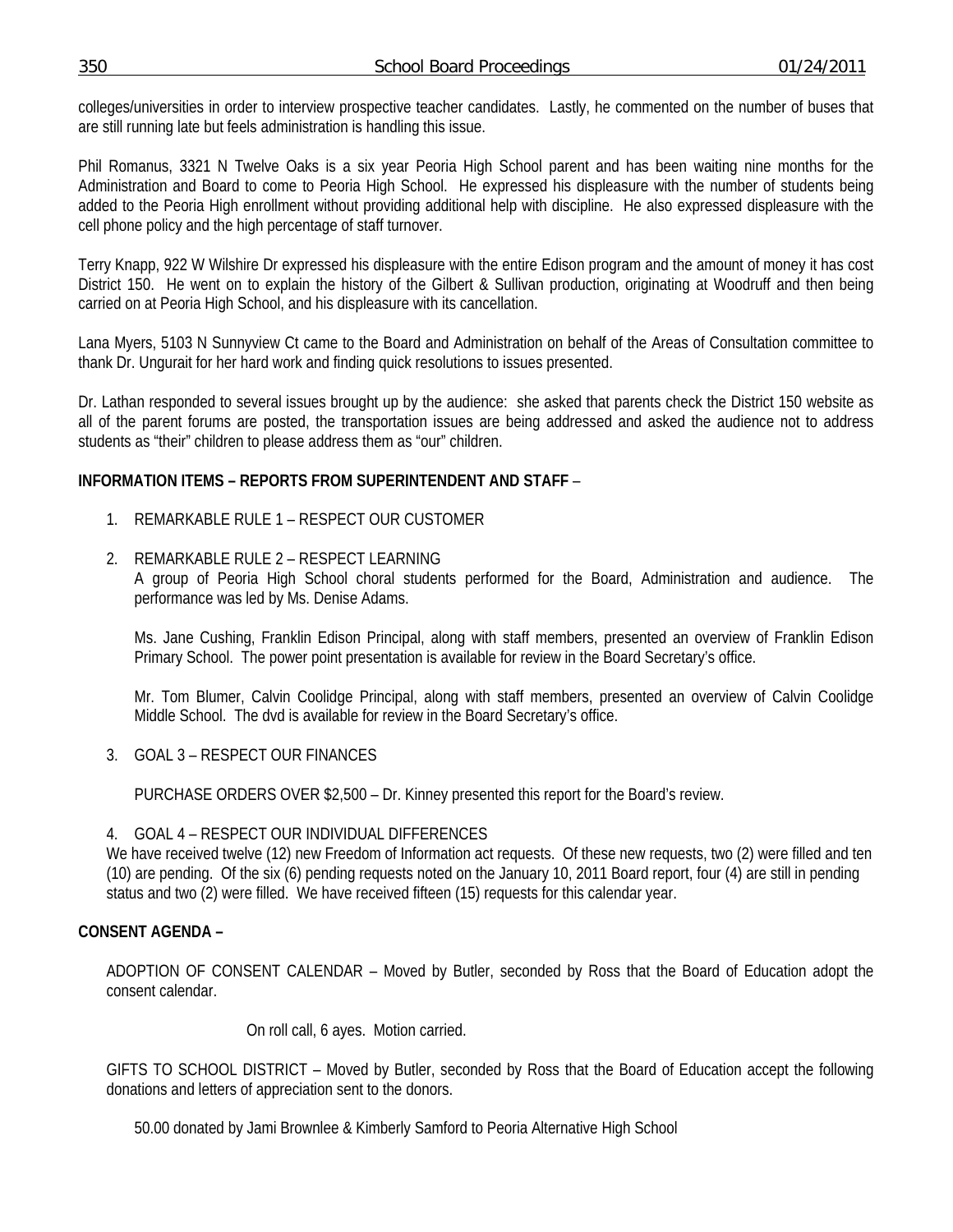\$100.00 donated by the Peoria Chapter National Alliance Mental Illness to Knoxville Center to be used for student incentives

\$50.00 donated by the Union Retiree Council to Harrison School to be used for student uniforms

\$75.00 donated by Eugene & Yvonne Powers to Harrison School to be used for student uniforms

\$25.00 donated by S.C. Adams to Harrison School to be used for student uniforms

\$100.00 donated by the West Central Illinois Building and Construction Trades Council to Harrison School to be used for school uniforms

\$100.00 donated by IBEW Retired Members, Club #34, to Harrison School to be used for student uniforms

\$2,250.00 donated by Water Street Solutions to Garfield Primary School to create an "Emergency Fund" for Garfield families

\$400.00 donated by the Church of the Brethren to Garfield Primary School to support the "Emergency Fund" for Garfield families

 Three basketballs, one soccer and one volley ball, valued at \$50.00, donated by Anonymous to Sterling School Textbooks, valued at \$200.00, by Linny Salim to Peoria Public Schools

\$100.00 donated by Kenneth Proch to Hines PTO

\$1,170.05 donated by Martha Ballance-Guarin to Peoria High School to be used to support PHS Archives

\$805.00 donated by Kramer Chiropractic to Irving School to be used for shoes for students

Dell monitors, valued by the donor at \$650.00, by Ameren Illinois IT Field Support to Kellar School

On roll call, 6 ayes. Motion carried.

PAYMENT OF BILLS – Moved by Butler, seconded by Ross that the Board of Education approve the payment of the following bills.

| <b>Description</b>       | <b>Balance Sheet</b> | Revenue | Expense    | Total      |
|--------------------------|----------------------|---------|------------|------------|
| <b>Educational Fund</b>  | 6,084.50             | 0.00    | 712.438.83 | 718,523.33 |
| Operations, Bldg & Maint | 0.00                 | 0.00    | 224.296.85 | 224,296.85 |
| Transportation           | 0.00                 | 0.00    | 22.090.24  | 22.090.24  |
| <b>Totals</b>            | 6,084.50             | 0.00    | 958.825.92 | 964,910.42 |

On roll call, 6 ayes. Motion carried.

HUMAN RESOURCES REPORT – Moved by Butler, seconded by Ross that the Board of Education approve the following human resources report as amended by the administration.

| <b>Certified Personnel</b>                                 | <b>Effective Date</b> |
|------------------------------------------------------------|-----------------------|
| Appointments                                               |                       |
| Administration<br>Coconate, Michelle - CSSS<br>Facilitator | 1/25/11               |
| McElligatt, Kristen - CSSS Facilitator                     | 1/28/11               |
| Pending HR Paperwork                                       |                       |
|                                                            |                       |
| <b>Assistant Principal</b><br>Malahy, Susan - Glen Oak     | 1/18/11               |
| Teacher<br>Green, Chatea/.5 Regional                       | 1/25/11               |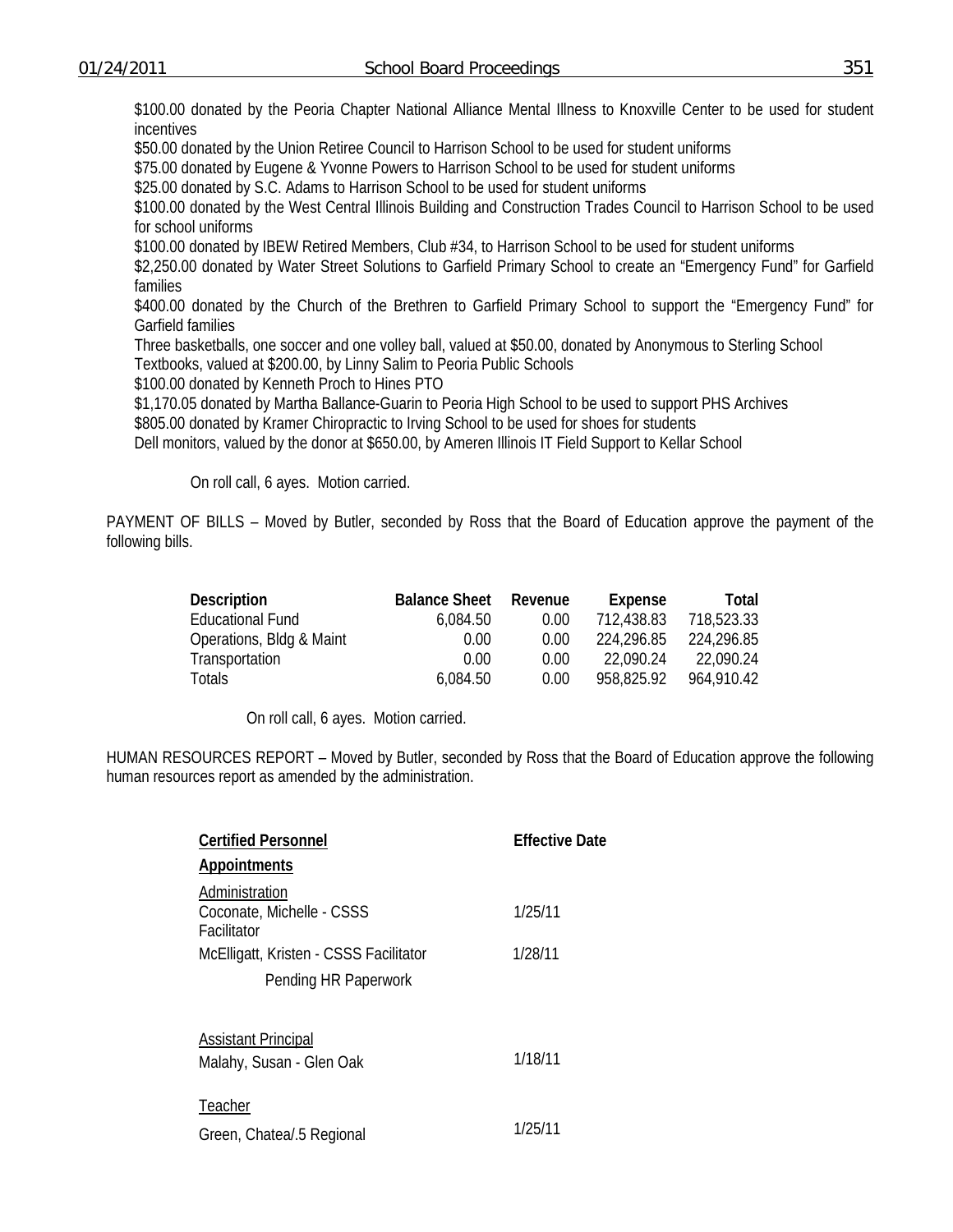| Technology Facilitator/ .5 MHS                                                 |                       |
|--------------------------------------------------------------------------------|-----------------------|
| Shear, Ashley - Richwoods / Math<br>Stice, Nathan - Von Stueben/ Special<br>Ed | 1/25/11<br>1/25/11    |
| <b>Teacher Aide</b>                                                            |                       |
| Hines, Erin - Whittier/ Special Ed                                             | 1/25/11               |
| <b>Leave of Absence</b>                                                        |                       |
| Teacher                                                                        |                       |
| Maughan, Angela - Richwoods                                                    | 2/22/11               |
| Wright, Nancy - Garfield                                                       | 2/17/11               |
| Resignations                                                                   |                       |
| <b>Teachers</b>                                                                |                       |
| Peharda, Matthew - Richwoods                                                   | 12/22/10              |
| Stimeling, Joni - Harrison                                                     | 1/14/11<br>1/14/11    |
| Knight, Katharine -Manual<br>Leggin, Emily - Von Stuben                        | 1/21/11               |
|                                                                                |                       |
| <b>Rescinded Previous Employment</b><br>Offer                                  |                       |
| Teacher                                                                        |                       |
| Blanchard, Sarah -Manual                                                       | 1/11/11               |
| <b>Retirements</b><br>Kokos, Rhonda G - Franklin-Edison/<br>Special Ed Teacher | 6/15/15               |
| <b>Non-Certified Personnel</b>                                                 | <b>Effective Date</b> |
| <u>Appointments</u>                                                            |                       |
| Administration                                                                 |                       |
| Millinger, Melissa - (PT) PAS Project<br>Facilitator                           | 1/25/11               |
| Coach<br>Behrens, Jeremy - Washington /                                        | 1/25/11               |
| Drama                                                                          |                       |
| Patrnchak, Natalie - Washington/<br>Dance                                      | 1/25/11               |
| <b>Clerical</b>                                                                |                       |
| Burrell, Nicole - Secretary A for                                              |                       |
| Instructional Improvement, pending<br>HR paperwork                             | 2/7/11                |
| Reclassification                                                               |                       |
|                                                                                |                       |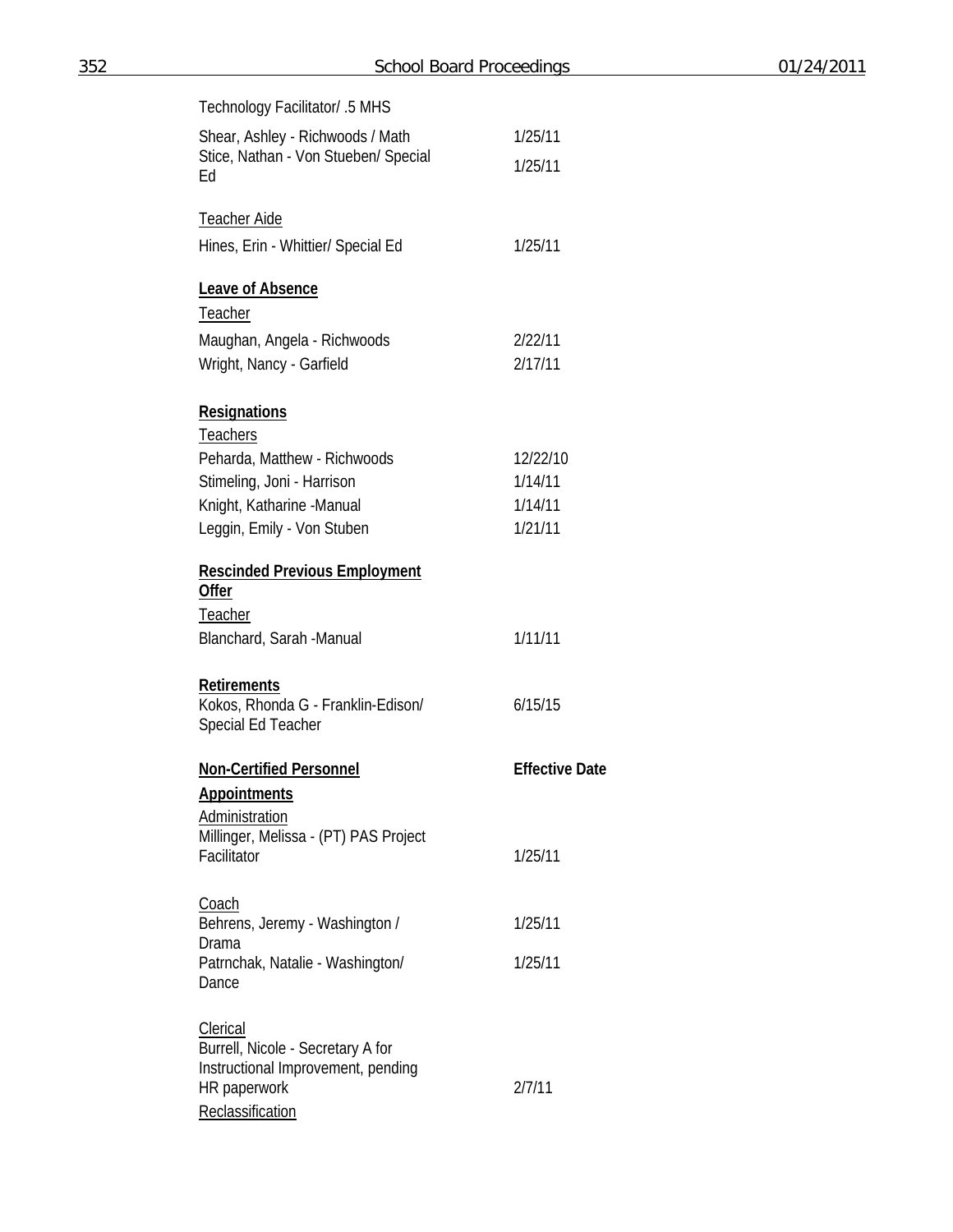| Nordsiek, Debra - Administrative<br>Accounting Clerk to Data Processing<br><b>Systems Analyst</b>                                   | 7/1/10                           |
|-------------------------------------------------------------------------------------------------------------------------------------|----------------------------------|
| <b>Retirement</b><br>Transportation<br>Mariner, Alfa - Monitor<br>Lohnes, Vickie - Driver                                           | 1/28/11<br>3/31/11               |
| <b>Resignations</b><br>Administration<br>Stockton - Shangraw, Stacey                                                                | 1/31/11                          |
| <b>Nurse</b><br>Lavin, M Camille - Richwoods                                                                                        | 1/17/11                          |
| Transportation<br>Hardy, Jakiya - Monitor                                                                                           | 1/13/11                          |
| <b>Parent Educator</b><br>Rodriguez, Ashley - Valeska                                                                               | 1/21/11                          |
| <b>Leave of Absence</b><br>Transportation<br>Hughes, Daniel - Driver                                                                | 1/13/11 - 02/13/11               |
| <b>Transfers</b><br>Cafeteria<br>Anderson, Dawn - PT General<br>Help/Cafeteria Substitute                                           | 1/24/11                          |
| <b>Rescinded Previous Employment</b><br>Offer<br>Transportation<br>Gonzalez, Daniel - Driver                                        | 1/24/11                          |
| <b>Suspension</b><br>Transportation<br>Thomas, Serrano - Driver                                                                     | 1/12/11                          |
| <b>Terminations</b><br>Transportation<br>Thomas, Serrano - Driver<br><b>Certified Substitutes</b><br><b>Appointments</b><br>Teacher | 1/25/11<br><b>Effective Date</b> |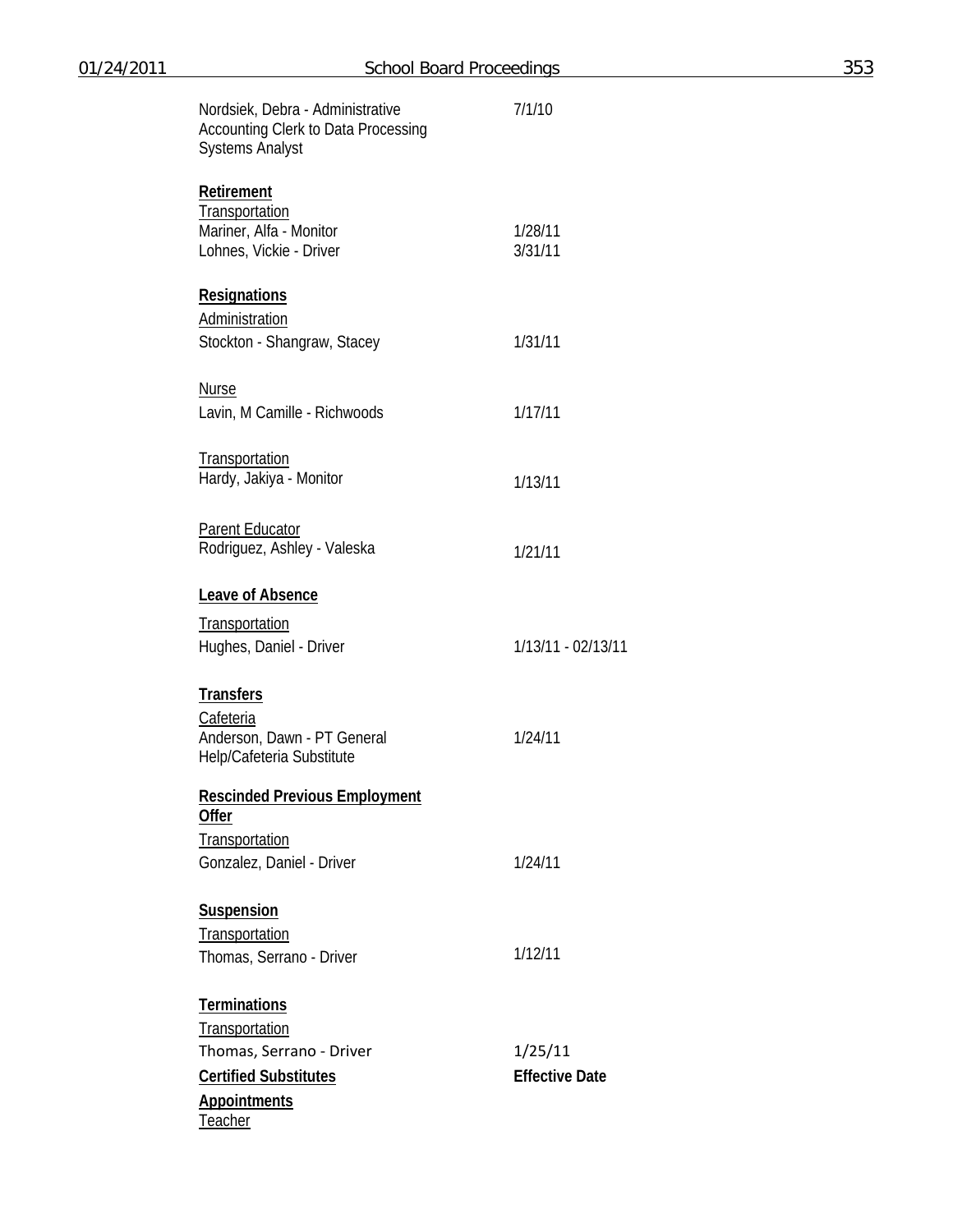| Beveridge, William               | 1/25/11               |  |
|----------------------------------|-----------------------|--|
| Cantonwine, Jessica              | 1/25/11               |  |
| Evans, Talisha                   | 1/25/11               |  |
| Gehrke, Alisha                   | 1/25/11               |  |
| Howard, Lisa                     | 1/25/11               |  |
| Knapp, Elizabeth                 | 1/25/11               |  |
| McAdams, Raelynn                 | 1/25/11               |  |
| Nelson, Carly                    | 1/25/11               |  |
| Radetic, Jacqueline              | 1/25/11               |  |
| Steffen, Shannon                 | 1/25/11               |  |
| Resignations                     |                       |  |
| Teacher                          |                       |  |
| Conner, William                  | 1/10/11               |  |
| Graham, Valentino                | 1/10/11               |  |
| Klockenga, Frederica             | 1/10/11               |  |
| Linman, Jane                     | 1/10/11               |  |
| Monroe, Sally                    | 1/10/11               |  |
| Schubert, Grant                  | 1/10/11               |  |
| Walker, Cynthia                  | 1/10/11               |  |
| <b>Non-Certified Substitutes</b> | <b>Effective Date</b> |  |
| <b>Appointments</b>              |                       |  |
| <b>Attendants</b>                |                       |  |
| Newman, Willie                   | 1/25/11               |  |
| <b>Nurses</b>                    |                       |  |
| Ainsworth, Brenda                | 1/25/11               |  |
| Ashmore, Brenda                  | 1/25/11               |  |

On roll call, 6 ayes. Motion carried.

TRAVEL REQUESTS – Moved by Butler, seconded by Ross that the Board of Education approve the travel requests as presented by the administration. (Copy is on file in the Board Secretary's office.)

Mr. Stowell commented on the number of staff members attending the No Child Left Behind conference in Chicago. He would like to see some pushback from the community to state and federal government officials as this is a non-funded program.

On roll call, 6 ayes. Motion carried.

RECOMMENDATION FOR BOARD APPROVAL OF RISING STAR RESTRUCTURING PLANS – Moved by Butler, seconded by Ross that the Board of Education approve the restructuring plans for Glen Oak, Irving and Columbia schools. These three schools are new to restructuring and require board approval to proceed to submit their plans to the Illinois State Board of Education.

On roll call, 6 ayes. Motion carried.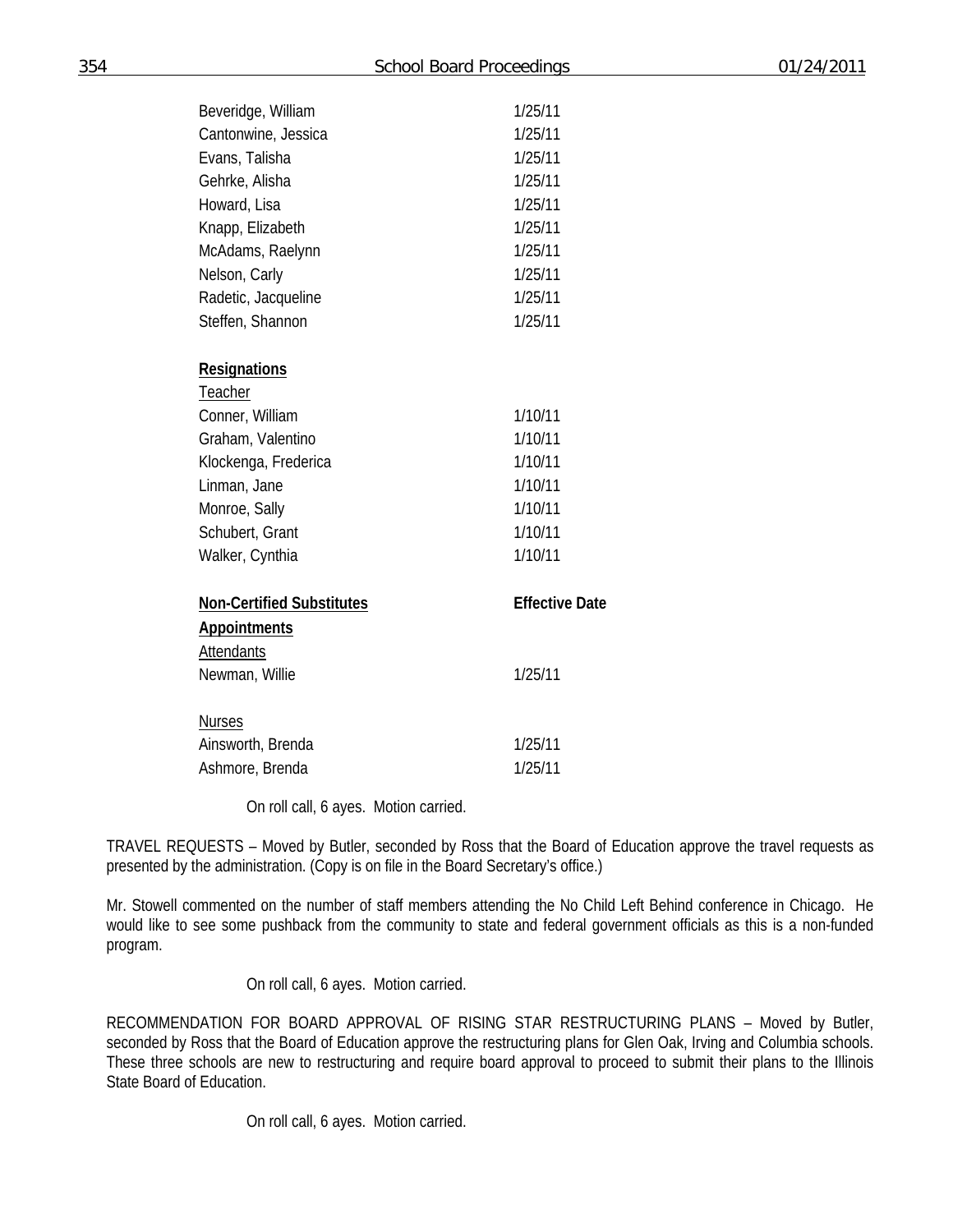APPOINTMENT OF A FREEDOM OF INFORMATION OFFICER - Moved by Butler, seconded by Ross that the Board of Education approve Kanika Hendricks as its official FOIA Officer, pursuant to the revised Illinois Freedom of Information Act.

On roll call, 6 ayes. Motion carried.

FINAL READING – CHANGES TO BOARD POLICY 5:20 AND 5:20 AP – SEXUAL HARRASSMENT – Moved by Butler, seconded by Ross that the Board of Education authorize the Administration to revise policy 5:20 and 5:20 AP.

On roll call, 6 ayes. Motion carried.

COST OF LIVING INCREASE – HIGH SCHOOL CAFETERIA MANAGERS – Moved by Butler, seconded by Ross that the Board of Education authorize a 1.1% cost of living increase for the high school cafeteria managers.

On roll call, 6 ayes. Motion carried.

RECOMMENDATION TO INCREASE RATE – Moved by Butler, second by Ross that the Board of Education increase the daily certified teacher substitute rate to \$100.00 per day from the current \$75.00 daily rate/\$85.00 (bonus rate if willing to sub in ALL schools) in an effort to attract more qualified substitutes to our district pool and at the same time, eliminate the "bonus" pay for substitutes.

#### **DELIBERATION AGENDA** - .

REVIEW OF SUSPENSIONS - Moved by Ross, seconded by Crawford that the Review of Suspensions listed on the Report dated January 24, 2011 be approved as presented.

On roll call, 6 ayes. Motion carried

REVOCATION OF BOARD PROBATION – Moved by Ross, seconded by Crawford that the Revocation of Board Probations listed on the Reported dated January 24, 2011 be approved as amended.

On roll call, 6 ayes. Motion carried.

EXPULSIONS – Moved by Ross, seconded by Crawford that the Expulsions listed on the report dated January 24, 2011 be approved as amended.

> On roll call, 5 ayes. Butler, Costic, Crawford, Stowell, Wolfmeyer, 1 nay. Ross. Motion carried.

ELECTION BY TAXING DISTRICT TO DENY SPECIAL TAX TREATMENT – Moved by Butler, seconded by Ross that the Board of Education, City of Peoria, School District 150, as a taxing district hereby elects that the provisions of 35 ILCS 200/10-40 through 10-80 shall not apply to the taxes levied by this taxing district. Further that the Secretary of the Board of Education shall give written notice to the Peoria County Clerk and Supervisor of Assessments for Peoria County.

On roll call, 6 ayes. Motion carried.

RESOLUTION TO ASSIGN ADMINISTRATORS TO TEACHING POSITIONS - Moved by Butler, seconded by Crawford that the board of Education adopt the resolution to reassign administrators to teaching positions.

Mrs. Costic asked for this resolution to be tabled for further clarification. Dr. Lathan explained that she needs to move forward to realign the district. Delays in this action will have a domino affect in regards to future planning.

Mrs. Ross replied by saying that she would like to wait for the facility study before moving forward with this action.